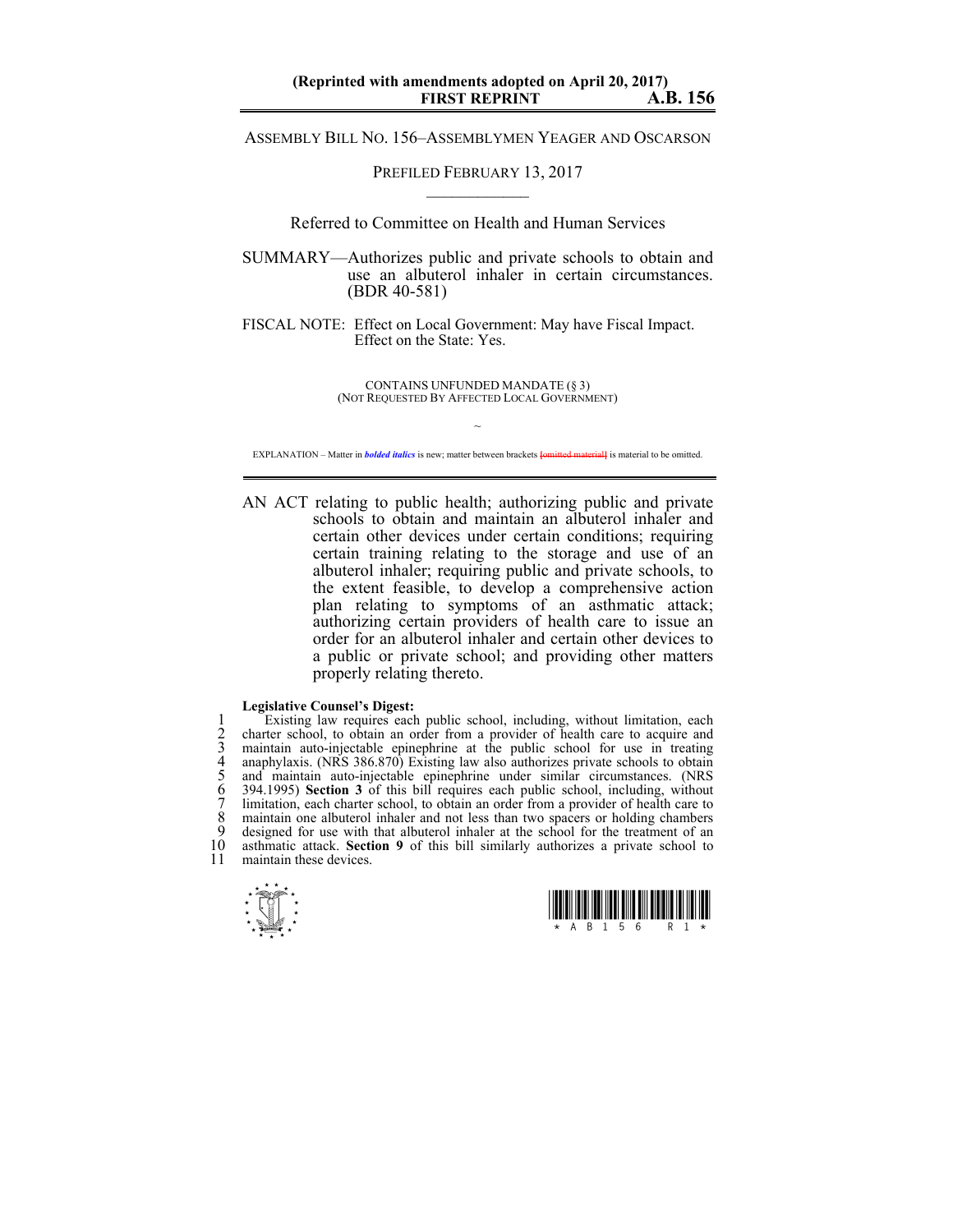12 Existing law authorizes certain providers of health care, including physicians,<br>13 osteopathic physicians physician assistants and advanced practice registered 13 osteopathic physicians, physician assistants and advanced practice registered 14 nurses, to issue an order for auto-injectable epinephrine to be maintained at a public 15 or private school for the treatment of anaphylaxis. (NRS 630.374, 632.239, 16 633.707) Sections 11, 12 and 14 of this bill similarly authorize physicians. 16 633.707) **Sections 11, 12 and 14** of this bill similarly authorize physicians, 17 osteopathic physicians, physician assistants and advanced practice registered nurses<br>18 to issue an order for one albuterol inhaler and not less than two spacers or holding 18 to issue an order for one albuterol inhaler and not less than two spacers or holding<br>19 chambers designed for use with that albuterol inhaler to be maintained at a public or private school for the treatment of an asthmatic attack.

19 chambers designed for use with that albuterol inhaler to be maintained at a public<br>
21 cr private school for the treatment of an asthmatic atack.<br>
21 Existing law requires each public and private school, if a private sc Existing law requires each public and private school, if a private school elects to maintain auto-injectable epinephrine at the school, to provide certain training 23 relating to the storage and administration of auto-injectable epinephrine. (NRS 24 386.870, 394.1995) Existing law also requires each public and private school, to the extent feasible, to develop a comprehensive action plan relating to anaphylaxis, including, without limitation, the signs and symptoms of this condition. (NRS 27 386.875, 394.1997) **Section 1** of this bill authorizes a school nurse or other 28 designated employee of a public or private school to possess and administer a dose of albuterol from an albuterol inhaler if the school nurse or other employee has 30 received training in the proper storage and use of an albuterol inhaler. **Section 6** of 31 this bill also requires a charter school to designate a school nurse or other employee of the school who is authorized to administer a dose of albuterol from an albuterol inhaler. **Sections 6, 7 and 9** of this bill require that training relating to the storage and administration of a dose of albuterol from an albuterol inhaler must be provided 35 to certain authorized employees of a public or private school. **Sections 5 and 10** of 36 this bill additionally require that each public school and private school, to the extent feasible, develop a comprehensive action plan relating to asthmatic attacks.

**Section 7** of this bill requires the chief nurse of a school district to provide 39 certain coordination and training relating to albuterol inhalers to schools within the district. Section 13 of this bill provides that a nurse is not subject to disciplinary 40 district. **Section 13** of this bill provides that a nurse is not subject to disciplinary 41 action for administering a dose of albuterol from an albuterol inhaler pursuant to a 42 valid order issued by a provider of health care pursuant to **sections 11, 12 or 14**. 42 valid order issued by a provider of health care pursuant to **sections 11, 12 or 14**.<br>43 **Sections 11, 12 and 14** also provide immunity from liability to a physician. 43 **Sections 11, 12 and 14** also provide immunity from liability to a physician, 44 osteopathic physician, physician assistant and advanced practice registered nurse. 44 osteopathic physician, physician assistant and advanced practice registered nurse, except in cases of gross negligence, for certain actions relating to the acquisition, 45 except in cases of gross negligence, for certain actions relating to the acquisition, 46 possession, provision and administration of a dose of albuterol from an albuterol 46 possession, provision and administration of a dose of albuterol from an albuterol 47 inhaler maintained by a school. **Section 15** of this bill also provides immunity to a 47 inhaler maintained by a school. **Section 15** of this bill also provides immunity to a 48 pharmacist who dispenses an albuterol inhaler or spacers or holding chambers 49 designed for use with that albuterol inhaler to a school. designed for use with that albuterol inhaler to a school.

## THE PEOPLE OF THE STATE OF NEVADA, REPRESENTED IN SENATE AND ASSEMBLY, DO ENACT AS FOLLOWS:

1 **Section 1.** Chapter 454 of NRS is hereby amended by adding 2 thereto a new section to read as follows:

*A school nurse or other employee of a public or private school*  who is designated pursuant to section 3, 6 or 9 of this act to *administer a dose of albuterol from an albuterol inhaler to a pupil may possess and use an albuterol inhaler maintained by the school if the school nurse or other employee has received training in the proper storage and use of an albuterol inhaler as required by section 3, 6 or 9 of this act.* 



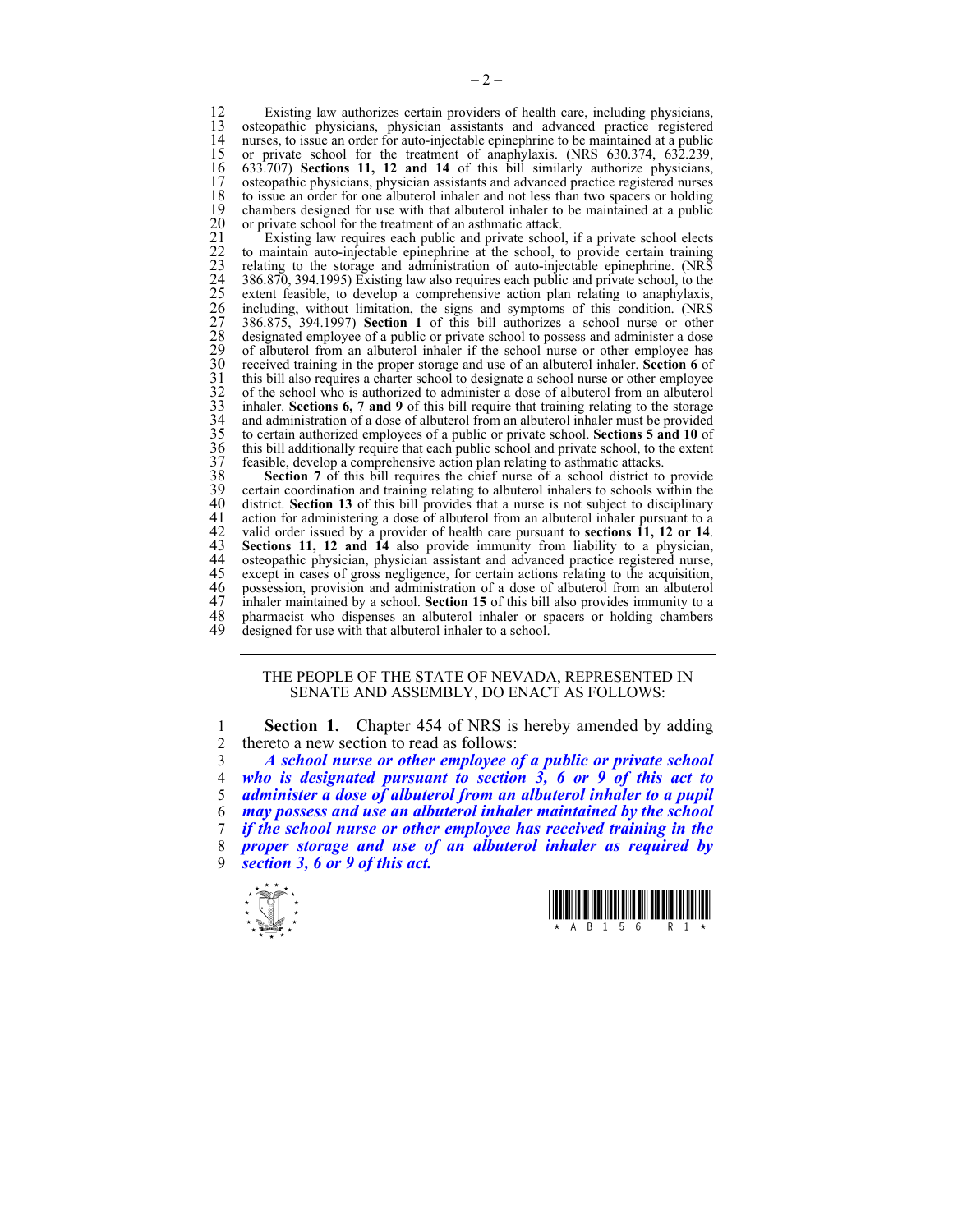1 **Sec. 2.** Chapter 386 of NRS is hereby amended by adding thereto the provisions set forth as sections 3 4 and 5 of this act thereto the provisions set forth as sections ,  $\overline{4}$  and  $\overline{5}$  of this act.

**Sec. 3.** *1. Each public school, including, without limitation, each charter school, shall obtain an order from a physician, osteopathic physician, physician assistant or advanced practice registered nurse pursuant to NRS 630.374, 632.239 or 633.707, as applicable, for one albuterol inhaler and not less than two spacers or holding chambers designed for use with that albuterol inhaler to be maintained at the school. If an albuterol inhaler maintained by the public school is depleted or expires, the school must discard the inhaler and obtain an additional inhaler to replace the depleted or expired inhaler. If an albuterol inhaler maintained by the public school is used by a pupil, the school must obtain an additional spacer or holding chamber to replace the used device and either:* 

*(a) Discard the spacer or holding chamber used to administer the dose of albuterol; or* 

*(b) Label the spacer or holding chamber used to administer the dose of albuterol for the future use of the same pupil who was administered the dose of albuterol.* 

*2. An albuterol inhaler maintained by a public school pursuant to this section may be administered:* 

*(a) At a public school other than a charter school, by a school nurse or any other employee of the public school who has been designated by the principal or other administrator in consultation with the school nurse and has received training in the proper storage and use of an albuterol inhaler pursuant to NRS 391.291; or* 

*(b) At a charter school, by an employee designated pursuant to section 6 of this act who has received training in the proper storage and use of an albuterol inhaler as required pursuant to section 6 of this act.* 

*3. A school nurse or other designated employee of a public school may use an albuterol inhaler maintained at the school to administer a dose of albuterol to a pupil who has been diagnosed with asthma by a provider of health care on the premises of the public school during regular school hours whom the school nurse or other designated employee reasonably believes is experiencing an asthmatic attack.* 

*4. A public school may accept gifts, grants and donations from any source for the support of the public school in carrying out the provisions of this section, including, without limitation, the acceptance of an albuterol inhaler, spacer or holding chamber from a manufacturer, distributor or wholesaler of such devices.* 



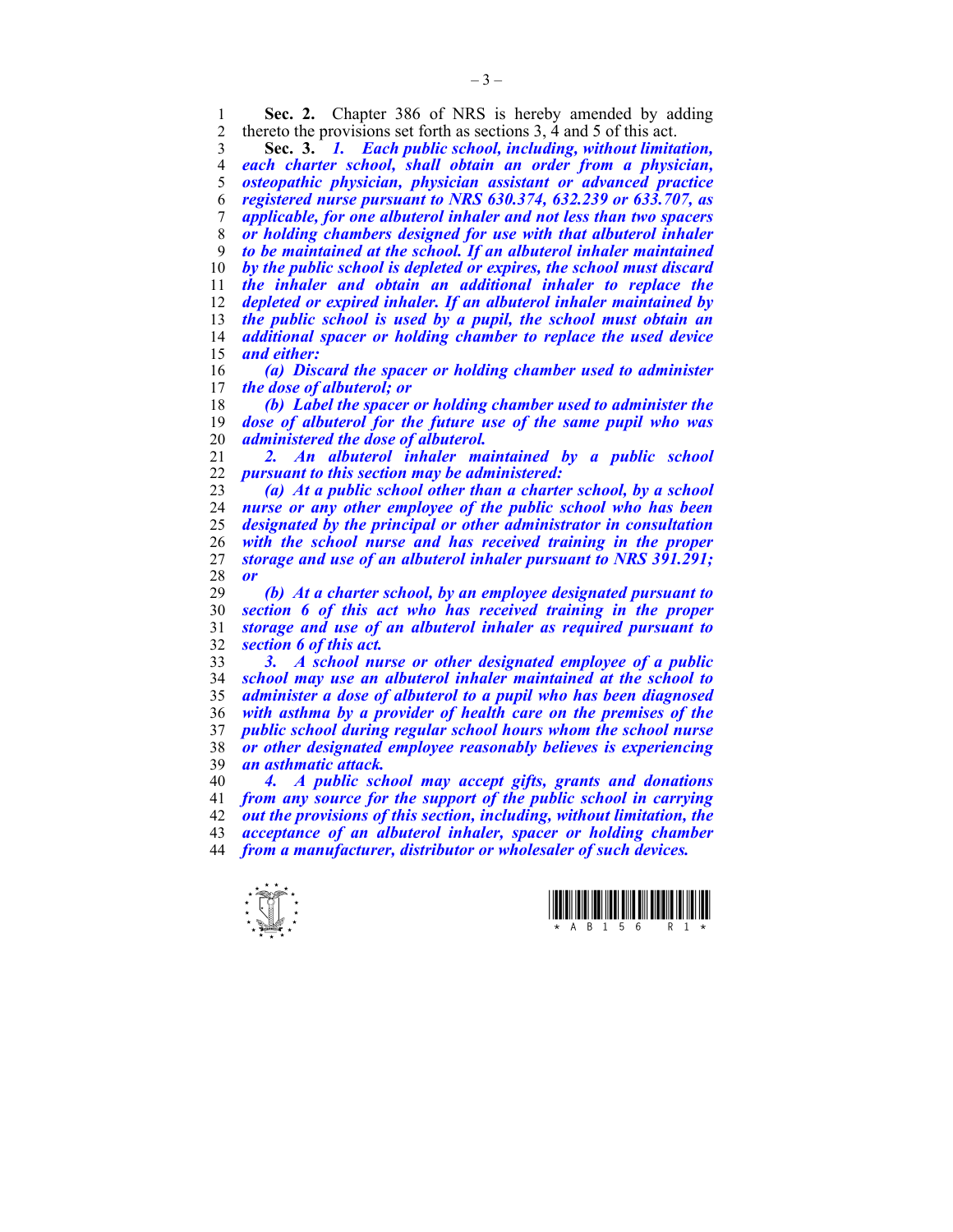**Sec. 4.** *1. Each public school shall ensure that an albuterol inhaler maintained at the school pursuant to section 3 of this act is stored in a designated, secure location that is unlocked and easily accessible.* 

*2. Each school district shall establish a policy for the schools within the district, other than charter schools, regarding the proper handling and transportation of albuterol inhalers.* 

*3. Not later than 30 days after the last day of each school year, each school district and charter school shall submit a report to the Division of Public and Behavioral Health of the Department of Health and Human Services identifying the number of doses of an albuterol inhaler that were administered to pupils pursuant to section 3 of this act at each public school within the school district or charter school, as applicable, during the school year.* 

**Sec. 5.** *Each public school, including, without limitation, each charter school, shall, to the extent feasible, develop a comprehensive action plan concerning symptoms of an asthmatic attack, which must include, without limitation, information relating to:* 

*1. The triggers that may cause an asthmatic attack;* 

*2. Ways to avoid triggers that may cause an asthmatic attack;* 

*3. The signs and symptoms of a person experiencing an asthmatic attack, including, without limitation, an assessment of whether the administration of a dose of albuterol from an albuterol inhaler is necessary;* 

*4. How to access an albuterol inhaler when necessary, including, without limitation, the location of an albuterol inhaler that is maintained at the public school pursuant to section 3 of this*  act:

*5. The method of administering a dose of albuterol from an albuterol inhaler that is maintained at the public school pursuant to section 3 of this act; and* 

*6. Medical care that should be received after the administration of a dose of albuterol from an albuterol inhaler.* 

**Sec. 6.** Chapter 388A of NRS is hereby amended by adding 36 thereto a new section to read as follows:

*1. Each charter school shall designate a school nurse or other employee of the school who is authorized to administer a dose of albuterol from an albuterol inhaler pursuant to section 3 of this act.* 

*2. Each charter school shall ensure that each employee so designated receives training in the proper storage and use of an albuterol inhaler.* 



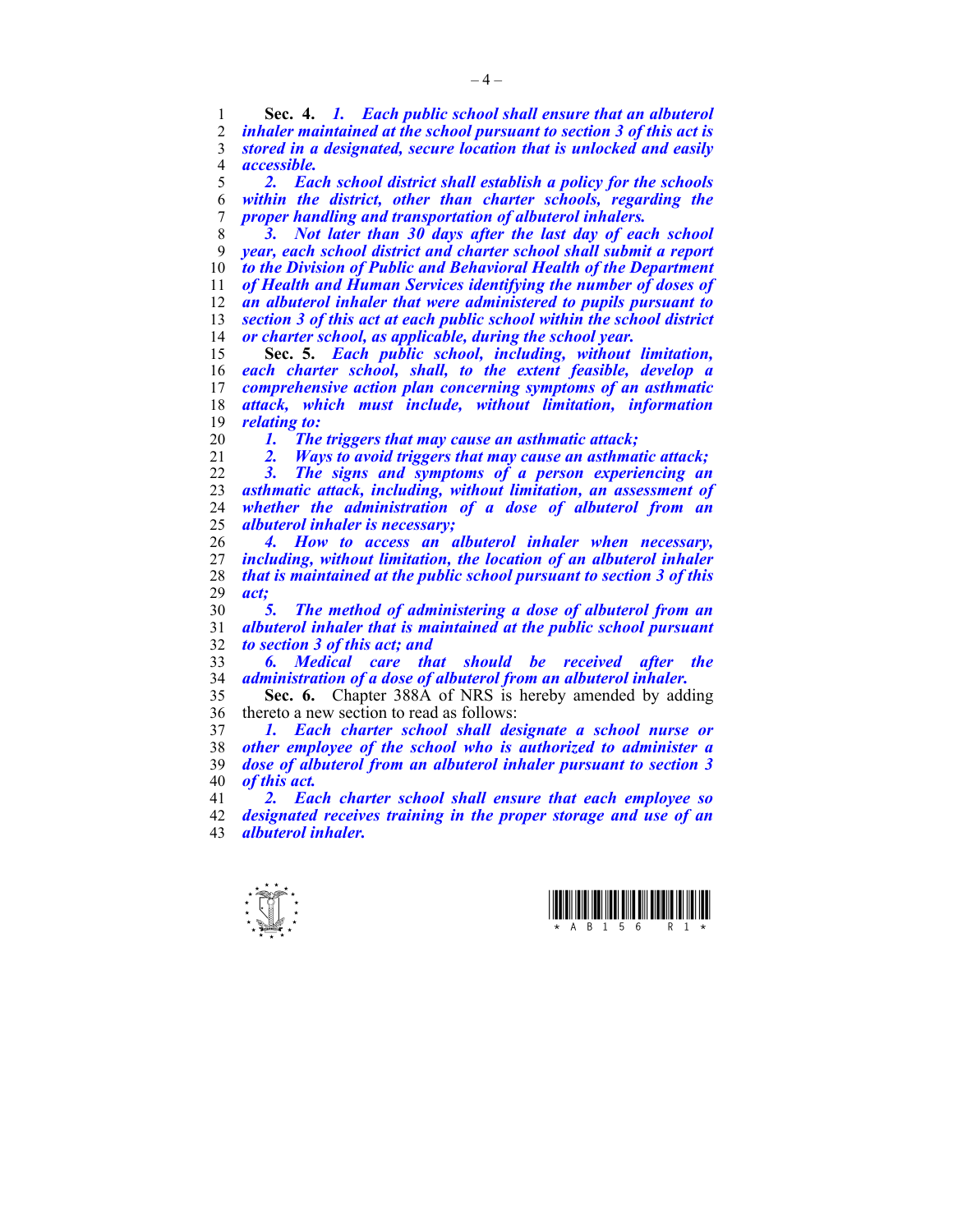1 *3. The governing body of a charter school shall establish a*  2 *policy for the charter school regarding the proper handling and*  3 *transportation of albuterol inhalers.* 

**Sec. 7.** NRS 391.291 is hereby amended to read as follows:<br>5 391.291 1. The provision of nursing services in a sch

5 391.291 1. The provision of nursing services in a school 6 district by school nurses and other qualified personnel must be 7 under the direction and supervision of a chief nurse who is a 8 registered nurse as provided in NRS 632.240 and who:

9 (a) Holds an endorsement to serve as a school nurse issued pursuant to regulations adopted by the Commission; or

11 (b) Is employed by a state, county, city or district health 12 department and provides nursing services to the school district in the 13 course of that employment.

14 2. A school district shall not employ a person to serve as a 15 school nurse unless the person holds an endorsement to serve as a 16 school nurse issued pursuant to regulations adopted by the 17 Commission Commission

18 3. The chief nurse shall ensure that each school nurse:

19 (a) Coordinates with the principal of each school to designate 20 employees of the school who are authorized to administer auto-21 injectable epinephrine **[**;**]** *and to use an albuterol inhaler;* and

22 (b) Provides the employees so designated with training 23 concerning the proper storage and administration of auto-injectable 24 epinephrine **[**.**]** *and the proper storage and use of an albuterol*  25 *inhaler.* 

26 **Sec. 8.** Chapter 394 of NRS is hereby amended by adding 27 thereto the provisions set forth as sections 9 and 10 of this act.

**Sec. 9.** *1. A private school may obtain an order from a physician, osteopathic physician, physician assistant or advanced practice registered nurse pursuant to NRS 630.374, 632.239 or 633.707, as applicable, for one albuterol inhaler and not less than two spacers or holding chambers designed for use with that albuterol inhaler to be maintained at the school. If an albuterol inhaler maintained by the private school is depleted or expires, the school must discard the inhaler and may obtain an additional inhaler to replace the depleted or expired inhaler. If an albuterol inhaler maintained by the private school is used by a pupil, the school must obtain an additional spacer or holding chamber to replace the used device and either:* 

40 *(a) Discard the spacer or holding chamber used to administer*  41 *the dose of albuterol; or* 

42 *(b) Label the spacer or holding chamber used to administer the*  43 *dose of albuterol for the future use of the same pupil who was*  44 *administered the dose of albuterol.* 



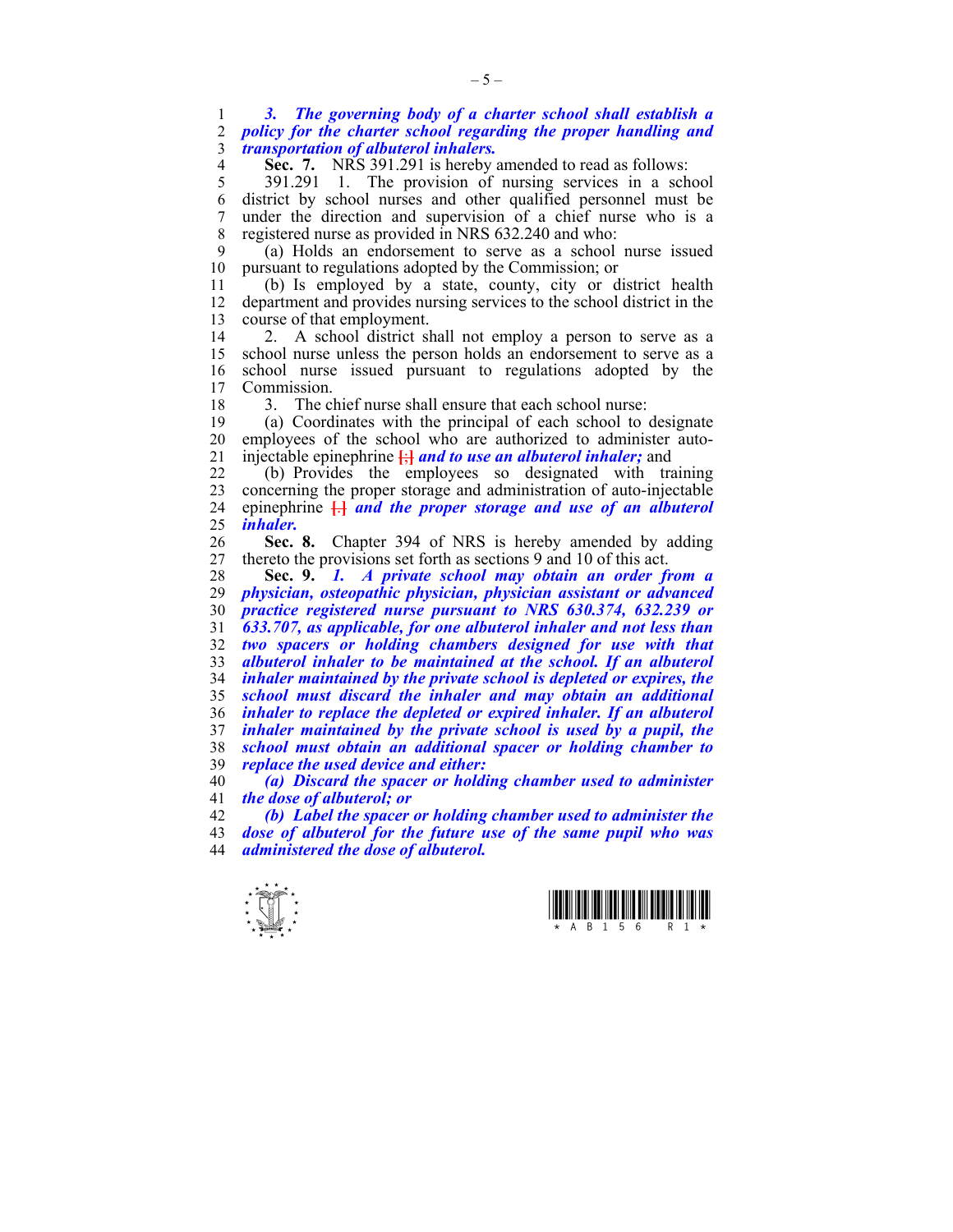*2. An albuterol inhaler maintained by a private school pursuant to this section may be used by a school nurse or any other employee of the school who has been designated by the principal or other administrator of the private school, in consultation with a school nurse, if applicable, and has received training in the proper storage and use of an albuterol inhaler.* 

*3. A school nurse or other designated employee may use an albuterol inhaler maintained at the school to administer a dose of albuterol to a pupil who has been diagnosed with asthma by a provider of health care on the premises of the private school during regular school hours whom the school nurse or other trained employee reasonably believes is experiencing an asthmatic attack.* 

*4. If an albuterol inhaler is maintained at the private school, the school shall ensure that:* 

*(a) The albuterol inhaler is stored in a designated, secure location that is unlocked and easily accessible.* 

*(b) Each employee designated by the governing body of the private school pursuant to this section receives training in the proper storage and use of an albuterol inhaler.* 

*5. The governing body of a private school that maintains an albuterol inhaler shall establish a policy for the school regarding the proper handling and transportation of albuterol inhalers.* 

**Sec. 10.** *The governing body of each private school shall, to the extent feasible, develop a comprehensive action plan concerning symptoms of an asthmatic attack, which must include, without limitation, information relating to:* 

*1. The triggers that may cause an asthmatic attack; 2. Ways to avoid triggers that may cause an asthmatic attack;* 

*3. The signs and symptoms of a person experiencing an asthmatic attack, including, without limitation, an assessment of whether the administration of a dose of albuterol from an albuterol inhaler is necessary;* 

*4. How to access an albuterol inhaler when necessary, including, without limitation, the location of an albuterol inhaler within the private school, if an albuterol inhaler is maintained at the private school pursuant to section 9 of this act;* 

*5. The method of administering a dose of albuterol from an albuterol inhaler, if an albuterol inhaler is maintained at the private school pursuant to section 9 of this act; and* 

*6. Medical care that should be received after the administration of a dose of albuterol from an albuterol inhaler.* 

**Sec. 11.** NRS 630.374 is hereby amended to read as follows:

44 630.374 1. A physician or physician assistant may issue to a 45 public or private school an order to allow the school to obtain and

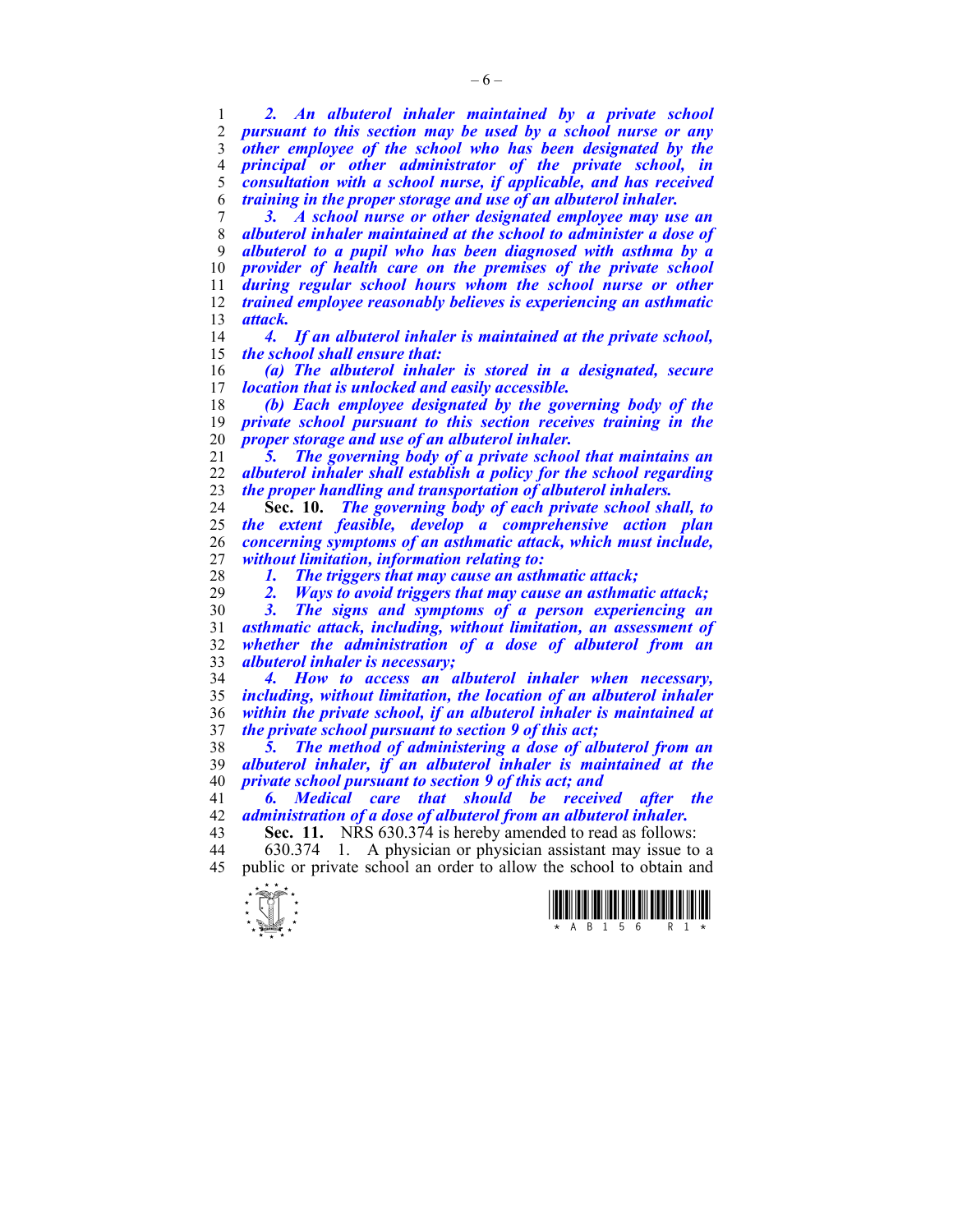1 maintain auto-injectable epinephrine at the school, regardless of 2 whether any person at the school has been diagnosed with a whether any person at the school has been diagnosed with a 3 condition which may cause the person to require such medication 4 for the treatment of anaphylaxis.<br>5 2. A physician or physic

5 2. A physician or physician assistant may issue to an 6 authorized entity an order to allow the authorized entity to obtain 7 and maintain auto-injectable epinephrine at any location under the 8 control of the authorized entity where allergens capable of causing 9 anaphylaxis may be present, regardless of whether any person 10 employed by, affiliated with or served by the authorized entity has 11 been diagnosed with a condition which may cause the person to 12 require such medication for the treatment of anaphylaxis.

13 3. *A physician or physician assistant may issue to a public or private school an order to allow the school to obtain and maintain one albuterol inhaler and not less than two spacers or holding chambers designed for use with that albuterol inhaler at the school, regardless of whether any person at the school has been diagnosed with a condition which may cause the person to require such medication for the treatment of an asthmatic attack.*

20 *4.* An order issued pursuant to subsection 1 *,* **[**or**]** 2 *or 3* must 21 contain:

22 (a) The name and signature of the physician or physician 23 assistant and the address of the physician or physician assistant if 24 not immediately available to the pharmacist;

25 (b) The classification of his or her license;

26 (c) The name of the public or private school or authorized entity 27 to which the order is issued;

28 (d) The name, strength and quantity of the drug authorized to be obtained and maintained by the order: and obtained and maintained by the order; and

30 (e) The date of issue.

31 **[**4.**]** *5.* A physician or physician assistant is not subject to 32 disciplinary action solely for issuing a valid order pursuant to 33 subsection 1 *,* **[**or**]** 2 *or 3* to an entity other than a natural person and 34 without knowledge of a specific natural person who requires the 35 medication.

36 **[**5.**]** *6.* A physician or physician assistant is not liable for any 37 error or omission concerning the acquisition, possession, provision 38 or administration of auto-injectable epinephrine maintained by a 39 public or private school or authorized entity pursuant to an order 40 issued by the physician or physician assistant pursuant to subsection 41 1 or 2 not resulting from gross negligence or reckless, willful or 42 wanton conduct of the physician or physician assistant.

43 **[**6.**]** *7. A physician or physician assistant is not liable for any*  44 *error or omission concerning the acquisition, possession,*  45 *provision or administration of a dose of albuterol from an* 



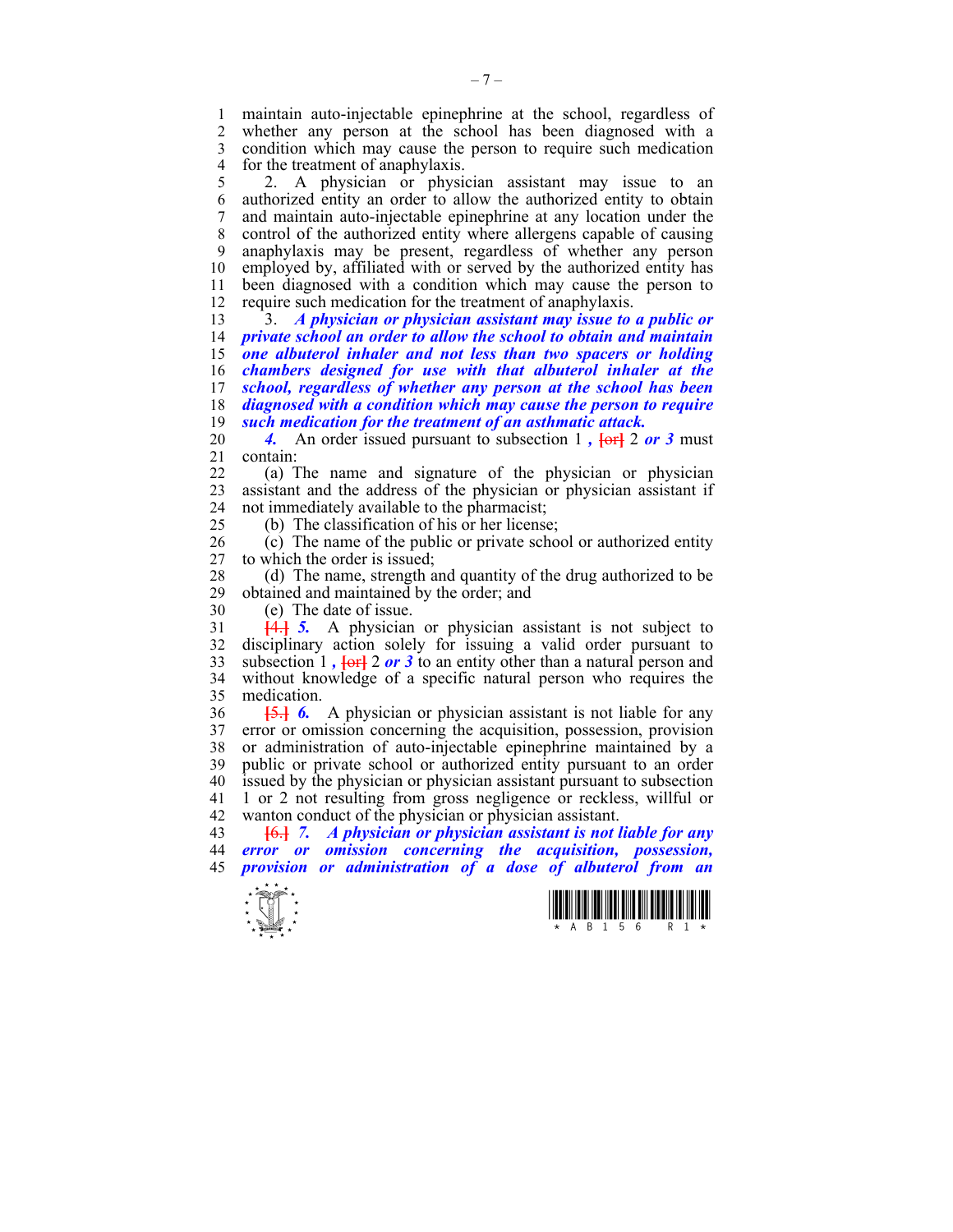*albuterol inhaler, spacer or holding chamber maintained by a public or private school pursuant to an order issued by the physician or physician assistant pursuant to subsection 3 not resulting from the gross negligence of the physician or physician assistant.* 

6 *8.* As used in this section:

7 (a) "Authorized entity" has the meaning ascribed to it in 8 NRS 450B.710.

9 (b) "Private school" has the meaning ascribed to it in 10 NRS 394.103.

11 (c) "Public school" has the meaning ascribed to it in 12 NRS 385.007.

13 **Sec. 12.** NRS 632.239 is hereby amended to read as follows:

14 632.239 1. An advanced practice registered nurse may issue 15 to a public or private school an order to allow the school to obtain 16 and maintain auto-injectable epinephrine at the school, regardless of 17 whether any person at the school has been diagnosed with a 18 condition which may cause the person to require such medication 19 for the treatment of anaphylaxis.

20 2. An advanced practice registered nurse may issue to an 21 authorized entity an order to allow the authorized entity to obtain 22 and maintain auto-injectable epinephrine at any location under the 23 control of the authorized entity where allergens capable of causing 24 anaphylaxis may be present, regardless of whether any person 25 employed by, affiliated with or served by the authorized entity has 26 been diagnosed with a condition which may cause the person to 27 require such medication for the treatment of anaphylaxis.

28 3. *An advanced practice registered nurse may issue to a public or private school an order to allow the school to obtain and maintain one albuterol inhaler and not less than two spacers or holding chambers designed for use with that albuterol inhaler at the school, regardless of whether any person at the school has been diagnosed with a condition which may cause the person to require such medication for the treatment of an asthmatic attack.* 

35 *4.* An order issued pursuant to subsection 1 *,* **[**or**]** 2 *or 3* must 36 contain:

37 (a) The name and signature of the advanced practice registered 38 nurse and the address of the advanced practice registered nurse if 39 not immediately available to the pharmacist;

40 (b) The classification of his or her license;

41 (c) The name of the public or private school or authorized entity 42 to which the order is issued;

43 (d) The name, strength and quantity of the drug authorized to be 44 obtained and maintained by the order; and

45 (e) The date of issue.



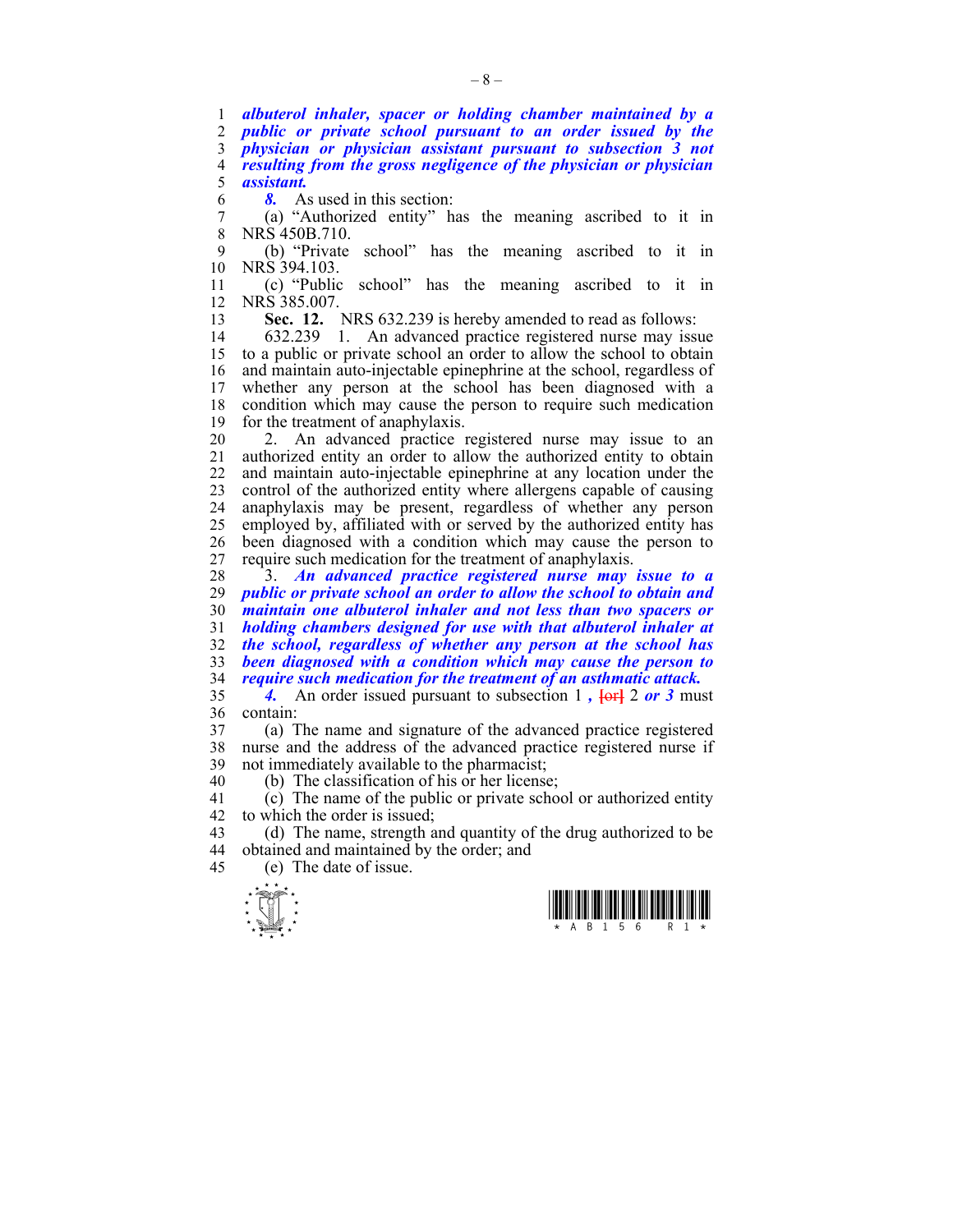1 **[**4.**]** *5.* An advanced practice registered nurse is not subject to disciplinary action solely for issuing a valid order pursuant to 3 subsection 1 *,* **[**or**]** 2 *or 3* to an entity other than a natural person and 4 without knowledge of a specific natural person who requires the medication

6 **[**5.**]** *6.* An advanced practice registered nurse is not liable for 7 any error or omission concerning the acquisition, possession, 8 provision or administration of auto-injectable epinephrine 9 maintained by a public or private school or authorized entity 10 pursuant to an order issued by the advanced practice registered 11 nurse pursuant to subsection 1 or 2 not resulting from gross 12 negligence or reckless, willful or wanton conduct of the advanced 13 practice registered nurse.

**[**6.**]** *7. An advanced practice registered nurse is not liable for any error or omission concerning the acquisition, possession, provision or administration of a dose of albuterol from an albuterol inhaler, spacer or holding chamber maintained by a public or private school or authorized entity pursuant to an order issued by the advanced practice registered nurse pursuant to subsection 3 not resulting from the gross negligence of the advanced practice registered nurse.* 

22 *8.* As used in this section:

23 (a) "Authorized entity" has the meaning ascribed to it in 24 NRS 450B.710.

25 (b) "Private school" has the meaning ascribed to it in 26 NRS 394.103.

27 (c) "Public school" has the meaning ascribed to it in 28 NRS 385.007.<br>29 **Sec. 13.** 

**Sec. 13.** NRS 632.347 is hereby amended to read as follows:

30 632.347 1. The Board may deny, revoke or suspend any 31 license or certificate applied for or issued pursuant to this chapter, or 32 take other disciplinary action against a licensee or holder of a 33 certificate, upon determining that the licensee or certificate holder:

34 (a) Is guilty of fraud or deceit in procuring or attempting to 35 procure a license or certificate pursuant to this chapter.

36 (b) Is guilty of any offense:

37 (1) Involving moral turpitude; or

38 (2) Related to the qualifications, functions or duties of a 39 licensee or holder of a certificate,

 $40 \rightarrow \infty$  in which case the record of conviction is conclusive evidence 41 thereof.

42 (c) Has been convicted of violating any of the provisions of 43 NRS 616D.200, 616D.220, 616D.240 or 616D.300 to 616D.440, 44 inclusive.



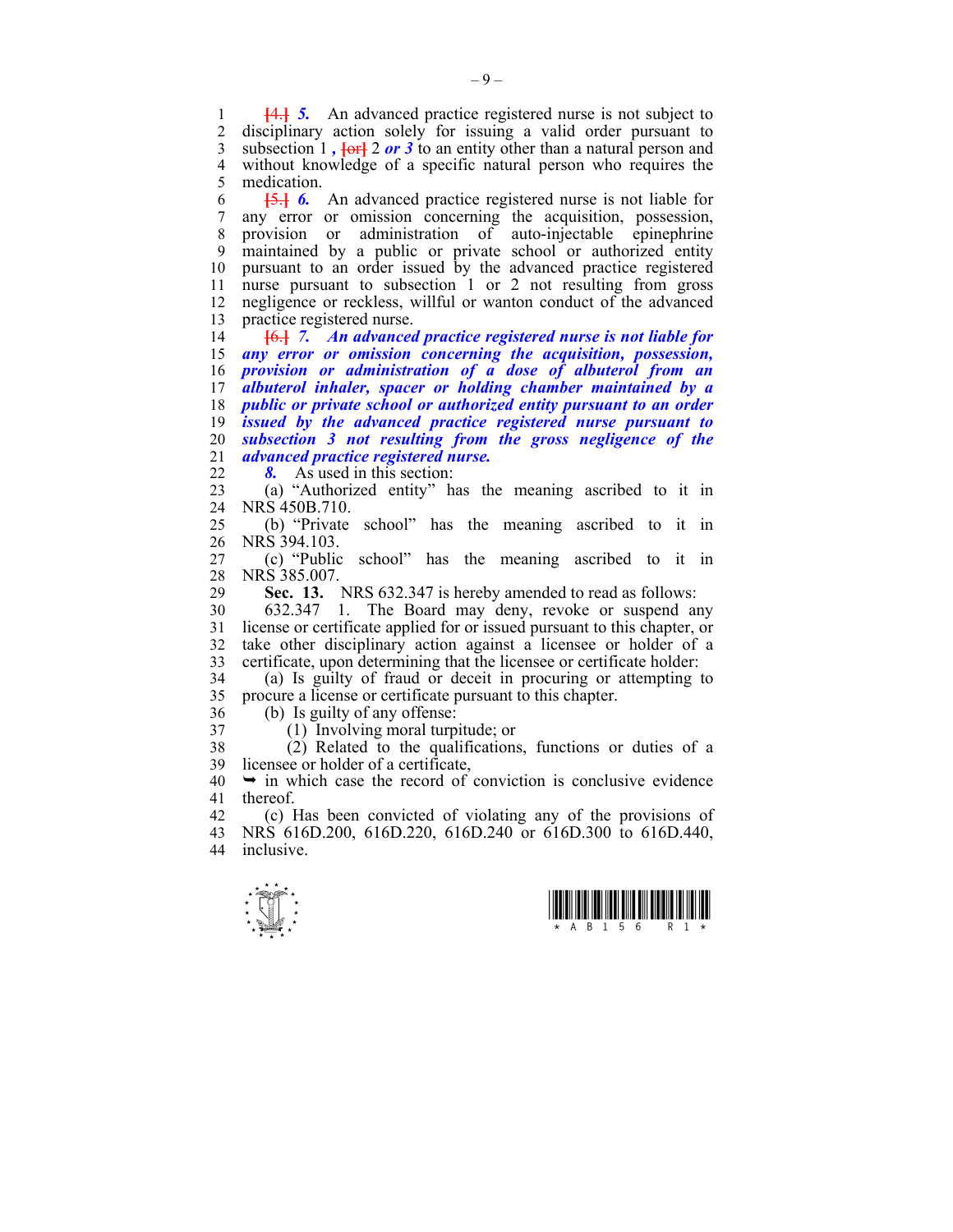1 (d) Is unfit or incompetent by reason of gross negligence or recklessness in carrying out usual nursing functions.

3 (e) Uses any controlled substance, dangerous drug as defined in 4 chapter 454 of NRS, or intoxicating liquor to an extent or in a 5 manner which is dangerous or injurious to any other person or 6 which impairs his or her ability to conduct the practice authorized 7 by the license or certificate.

8 (f) Is a person with mental incompetence.

9 (g) Is guilty of unprofessional conduct, which includes, but is 10 not limited to, the following:

11 (1) Conviction of practicing medicine without a license in 12 violation of chapter 630 of NRS, in which case the record of 13 conviction is conclusive evidence thereof.

14 (2) Impersonating any applicant or acting as proxy for an 15 applicant in any examination required pursuant to this chapter for 16 the issuance of a license or certificate.

17 (3) Impersonating another licensed practitioner or holder of a 18 certificate.

19 (4) Permitting or allowing another person to use his or her 20 license or certificate to practice as a licensed practical nurse, 21 registered nurse, nursing assistant or medication aide - certified.

22 (5) Repeated malpractice, which may be evidenced by claims 23 of malpractice settled against the licensee or certificate holder.

24 (6) Physical, verbal or psychological abuse of a patient.

25 (7) Conviction for the use or unlawful possession of a 26 controlled substance or dangerous drug as defined in chapter 454 of 27 NRS.

28 (h) Has willfully or repeatedly violated the provisions of this 29 chapter. The voluntary surrender of a license or certificate issued 30 pursuant to this chapter is prima facie evidence that the licensee or 31 certificate holder has committed or expects to commit a violation of 32 this chapter.

33 (i) Is guilty of aiding or abetting any person in a violation of this 34 chapter.

35 (j) Has falsified an entry on a patient's medical chart concerning 36 a controlled substance.

37 (k) Has falsified information which was given to a physician, pharmacist, podiatric physician or dentist to obtain a controlled 39 substance.

40 (l) Has knowingly procured or administered a controlled 41 substance or a dangerous drug as defined in chapter 454 of NRS that 42 is not approved by the United States Food and Drug Administration, 43 unless the unapproved controlled substance or dangerous drug:

44 (1) Was procured through a retail pharmacy licensed 45 pursuant to chapter 639 of NRS;



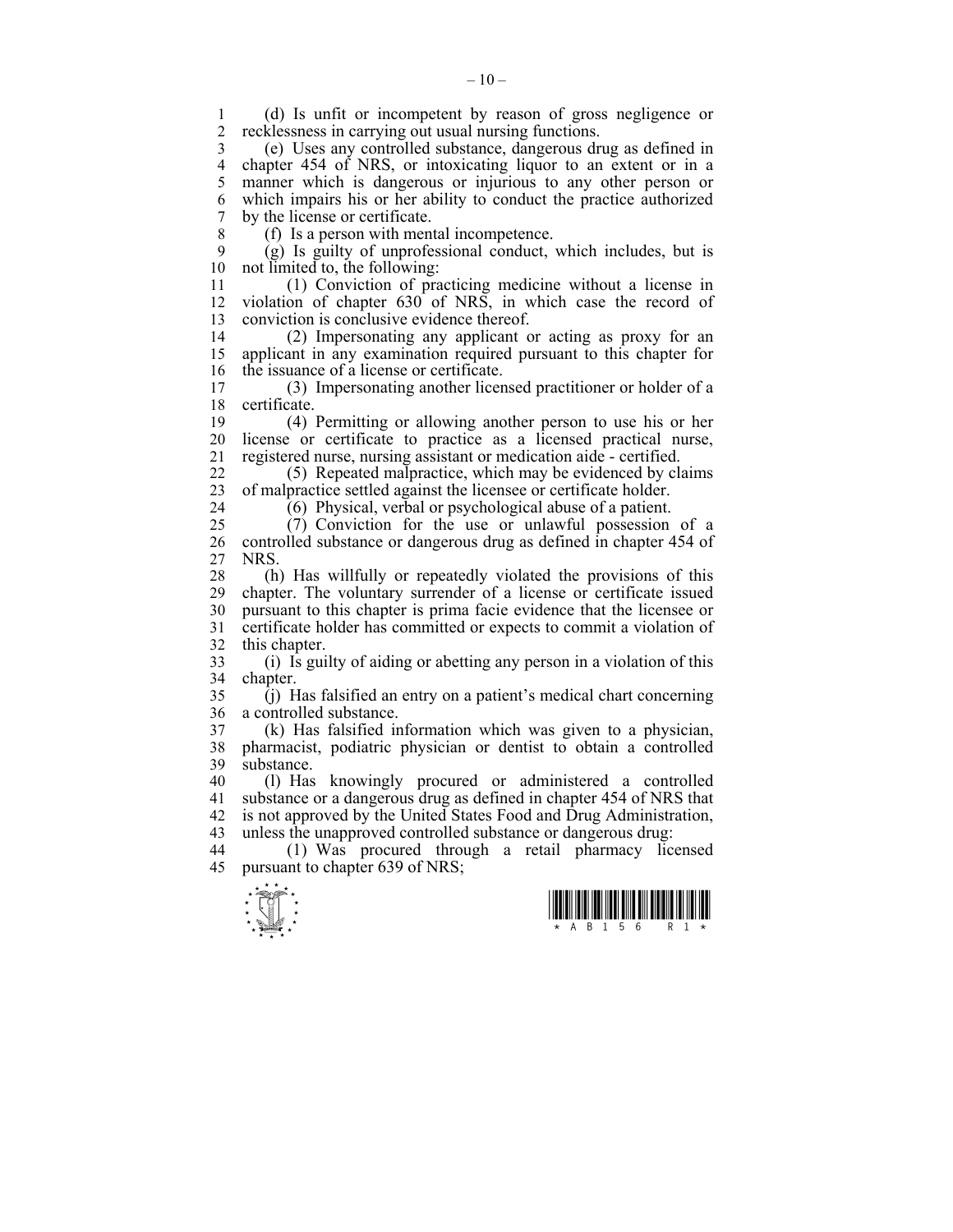1 (2) Was procured through a Canadian pharmacy which is licensed pursuant to chapter 639 of NRS and which has been 3 recommended by the State Board of Pharmacy pursuant to 4 subsection 4 of NRS 639.2328;<br>5 (3) Is marijuana being

5 (3) Is marijuana being used for medical purposes in 6 accordance with chapter 453A of NRS; or

7 (4) Is an investigational drug or biological product prescribed 8 to a patient pursuant to NRS 630.3735 or 633.6945.

9 (m) Has been disciplined in another state in connection with a 10 license to practice nursing or a certificate to practice as a nursing 11 assistant or medication aide - certified, or has committed an act in 12 another state which would constitute a violation of this chapter.

13 (n) Has engaged in conduct likely to deceive, defraud or 14 endanger a patient or the general public.

15 (o) Has willfully failed to comply with a regulation, subpoena or 16 order of the Board.<br>17 (n) Has operate

17 (p) Has operated a medical facility at any time during which:

18 (1) The license of the facility was suspended or revoked; or

19 (2) An act or omission occurred which resulted in the 20 suspension or revocation of the license pursuant to NRS 449.160.

 $21 \rightarrow$  This paragraph applies to an owner or other principal responsible 22 for the operation of the facility.

23 (q) Is an advanced practice registered nurse who has failed 24 to obtain any training required by the Board pursuant to 25 NRS 632.2375.

26 (r) Is an advanced practice registered nurse who has failed to 27 comply with the provisions of NRS 453.163 or 453.164.

28 2. For the purposes of this section, a plea or verdict of guilty or 29 guilty but mentally ill or a plea of nolo contendere constitutes a 30 conviction of an offense. The Board may take disciplinary action 31 pending the appeal of a conviction.

32 3. A licensee or certificate holder is not subject to disciplinary 33 action solely for administering auto-injectable epinephrine pursuant 34 to a valid order issued pursuant to NRS 630.374 *, 632.239* or 35 633.707.

36 4. *A licensee or certificate holder is not subject to disciplinary action solely for administering a dose of albuterol from an albuterol inhaler pursuant to a valid order issued pursuant to NRS 630.374, 632.239 or 633.707.* 

40 *5.* As used in this section, "investigational drug or biological 41 product" has the meaning ascribed to it in NRS 454.351.

42 **Sec. 14.** NRS 633.707 is hereby amended to read as follows:

43 633.707 1. An osteopathic physician or physician assistant 44 may issue to a public or private school an order to allow the school 45 to obtain and maintain auto-injectable epinephrine at the school,





– 11 –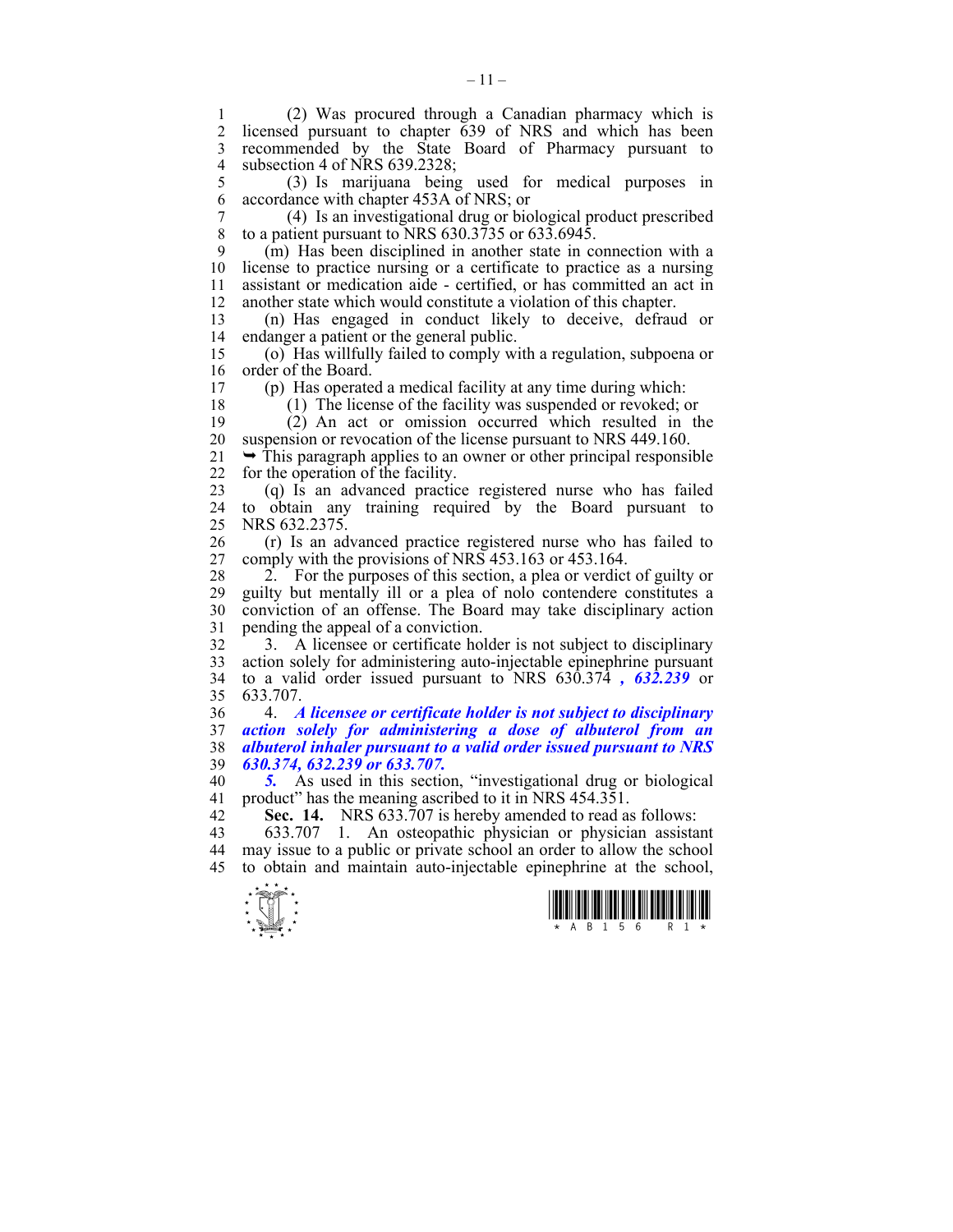1 regardless of whether any person at the school has been diagnosed<br>2 with a condition which may cause the person to require such with a condition which may cause the person to require such 3 medication for the treatment of anaphylaxis.

4 2. An osteopathic physician or physician assistant may issue to 5 an authorized entity an order to allow the authorized entity to obtain an authorized entity an order to allow the authorized entity to obtain 6 and maintain auto-injectable epinephrine at any location under the 7 control of the authorized entity where allergens capable of causing 8 anaphylaxis may be present, regardless of whether any person 9 employed by, affiliated with or served by the authorized entity has 10 been diagnosed with a condition which may cause the person to 11 require such medication for the treatment of anaphylaxis.

12 3. *An osteopathic physician or physician assistant may issue to a public or private school an order to allow the school to obtain and maintain one albuterol inhaler and not less than two spacers or holding chambers designed for use with that albuterol inhaler at the school, regardless of whether any person at the school has been diagnosed with a condition which may cause the person to require such medication for the treatment of an asthmatic attack.* 

19 *4.* An order issued pursuant to subsection 1 *,* **[**or**]** 2 *or 3* must 20 contain:

21 (a) The name and signature of the osteopathic physician or 22 physician assistant and the address of the osteopathic physician or 23 physician assistant if not immediately available to the pharmacist;

24 (b) The classification of his or her license; 25 (c) The name of the public or private school or authorized entity

26 to which the order is issued;

27 (d) The name, strength and quantity of the drug authorized to be 28 obtained and maintained by the order; and  $(29 \t\t (e)$  The date of issue

 $(e)$  The date of issue.

30 **[**4.**]** *5.* An osteopathic physician or physician assistant is not 31 subject to disciplinary action solely for issuing a valid order 32 pursuant to subsection 1 *,* **[**or**]** 2 *or 3* to an entity other than a natural 33 person and without knowledge of a specific natural person who 34 requires the medication.

35 **[**5.**]** *6.* An osteopathic physician or physician assistant is not 36 liable for any error or omission concerning the acquisition, 37 possession, provision or administration of auto-injectable 38 epinephrine maintained by a public or private school or authorized 39 entity pursuant to an order issued by the osteopathic physician or 40 physician assistant *pursuant to subsection 1 or 2* not resulting from 41 gross negligence or reckless, willful or wanton conduct of the 42 osteopathic physician or physician assistant.<br>43  $\overline{44}$  7 An osteopathic physician or pl

43 **[**6.**]** *7. An osteopathic physician or physician assistant is not*  44 *liable for any error or omission concerning the acquisition,*  45 *possession, provision or administration of a dose of albuterol from*